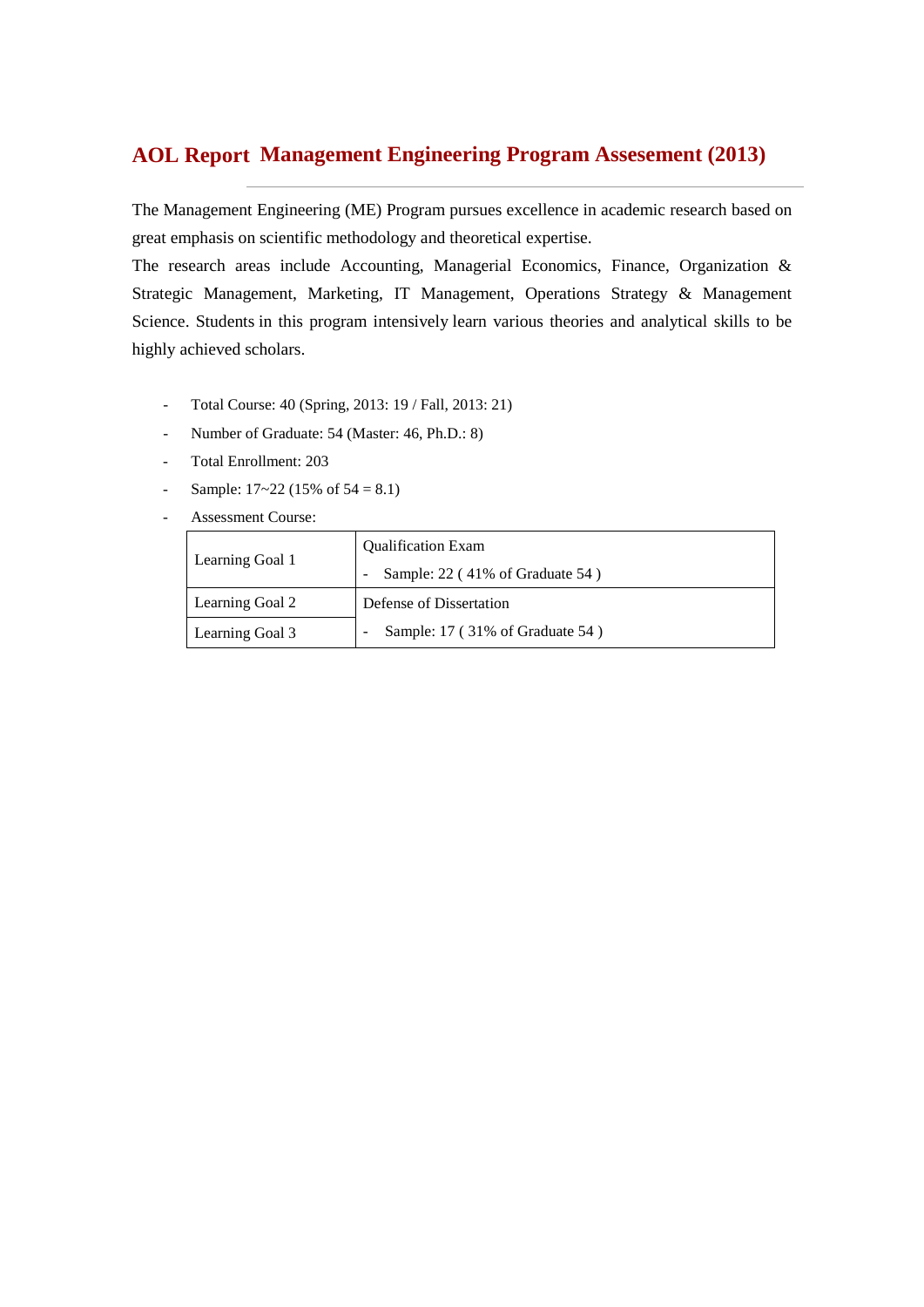## *Overview of Assessment*

## **Management Engineering Program Assessment: Learning Goal 1**

# **Our graduates will have skills (or ability) to conduct quality research.**

| <b>Learning Objective</b>                                                                 | <b>Sample</b>                     | <b>Methods</b>                     |  |  |  |  |  |  |  |
|-------------------------------------------------------------------------------------------|-----------------------------------|------------------------------------|--|--|--|--|--|--|--|
| (L11) Graduate will have basic quantitative skills                                        |                                   |                                    |  |  |  |  |  |  |  |
| for research.                                                                             |                                   |                                    |  |  |  |  |  |  |  |
| (L22) Graduate will have basic theory, analytical                                         | <b>Oualification Exam in Fall</b> | - Qualification Exam<br>evaluation |  |  |  |  |  |  |  |
| research tools, and background about their                                                | Semester $(N=22)$                 |                                    |  |  |  |  |  |  |  |
| research area.                                                                            |                                   |                                    |  |  |  |  |  |  |  |
| - Professor in charge evaluates doctorial students who took qualification exam.           |                                   |                                    |  |  |  |  |  |  |  |
| <sup>*</sup> 1 (Fails to Meet Expectations) 2 (Meets Expectations) 3 (Exceed Expectation) |                                   |                                    |  |  |  |  |  |  |  |

| <b>Management Engineering Program Assessment: Learning Goal 2</b>                         |                                                             |                           |  |  |  |  |  |  |  |  |  |
|-------------------------------------------------------------------------------------------|-------------------------------------------------------------|---------------------------|--|--|--|--|--|--|--|--|--|
| Our graduates will be effective professional communicators.                               |                                                             |                           |  |  |  |  |  |  |  |  |  |
| <b>Methods</b><br><b>Learning Objective</b><br><b>Sample</b>                              |                                                             |                           |  |  |  |  |  |  |  |  |  |
| (L21) Our student will create well-written                                                |                                                             |                           |  |  |  |  |  |  |  |  |  |
| professional papers on a research topic.                                                  | Defense of Dissertation in                                  | - Dissertation evaluation |  |  |  |  |  |  |  |  |  |
| (L22) Our students will deliver an effective oral                                         | Fall Semester $(N=17)$                                      |                           |  |  |  |  |  |  |  |  |  |
| presentation on a research topic.                                                         |                                                             |                           |  |  |  |  |  |  |  |  |  |
|                                                                                           | - Uses dissertation evaluation in defenses of dissertation. |                           |  |  |  |  |  |  |  |  |  |
| <sup>*</sup> 1 (Fails to Meet Expectations) 2 (Meets Expectations) 3 (Exceed Expectation) |                                                             |                           |  |  |  |  |  |  |  |  |  |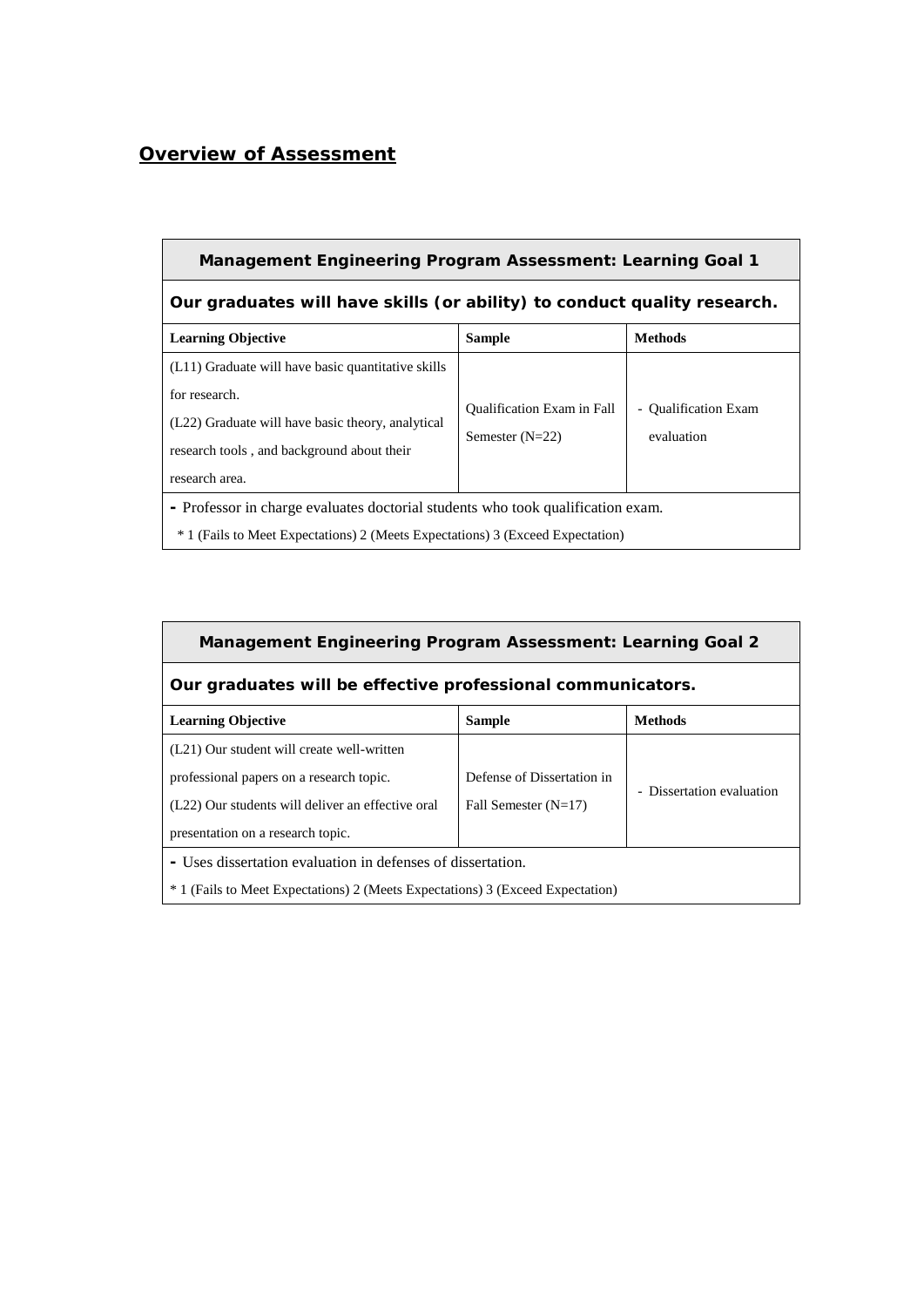| Management Engineering Program Assessment: Learning Goal 3                                |                            |                         |  |  |  |  |  |  |  |  |
|-------------------------------------------------------------------------------------------|----------------------------|-------------------------|--|--|--|--|--|--|--|--|
| Learning Goal Our graduates will be capable researchers.                                  |                            |                         |  |  |  |  |  |  |  |  |
| <b>Learning Objective</b><br><b>Methods</b><br><b>Sample</b>                              |                            |                         |  |  |  |  |  |  |  |  |
| (L31) Our student will identify and                                                       |                            |                         |  |  |  |  |  |  |  |  |
| diagnose management/research                                                              |                            |                         |  |  |  |  |  |  |  |  |
| problems.                                                                                 | Defense of Dissertation in | Dissertation evaluation |  |  |  |  |  |  |  |  |
| (L32) Our students will engage in                                                         | Fall Semester $(N=17)$     |                         |  |  |  |  |  |  |  |  |
| management research and present the                                                       |                            |                         |  |  |  |  |  |  |  |  |
| findings of such research effectively.                                                    |                            |                         |  |  |  |  |  |  |  |  |
| - Uses dissertation evaluation in defenses of dissertation                                |                            |                         |  |  |  |  |  |  |  |  |
| <sup>*</sup> 1 (Fails to Meet Expectations) 2 (Meets Expectations) 3 (Exceed Expectation) |                            |                         |  |  |  |  |  |  |  |  |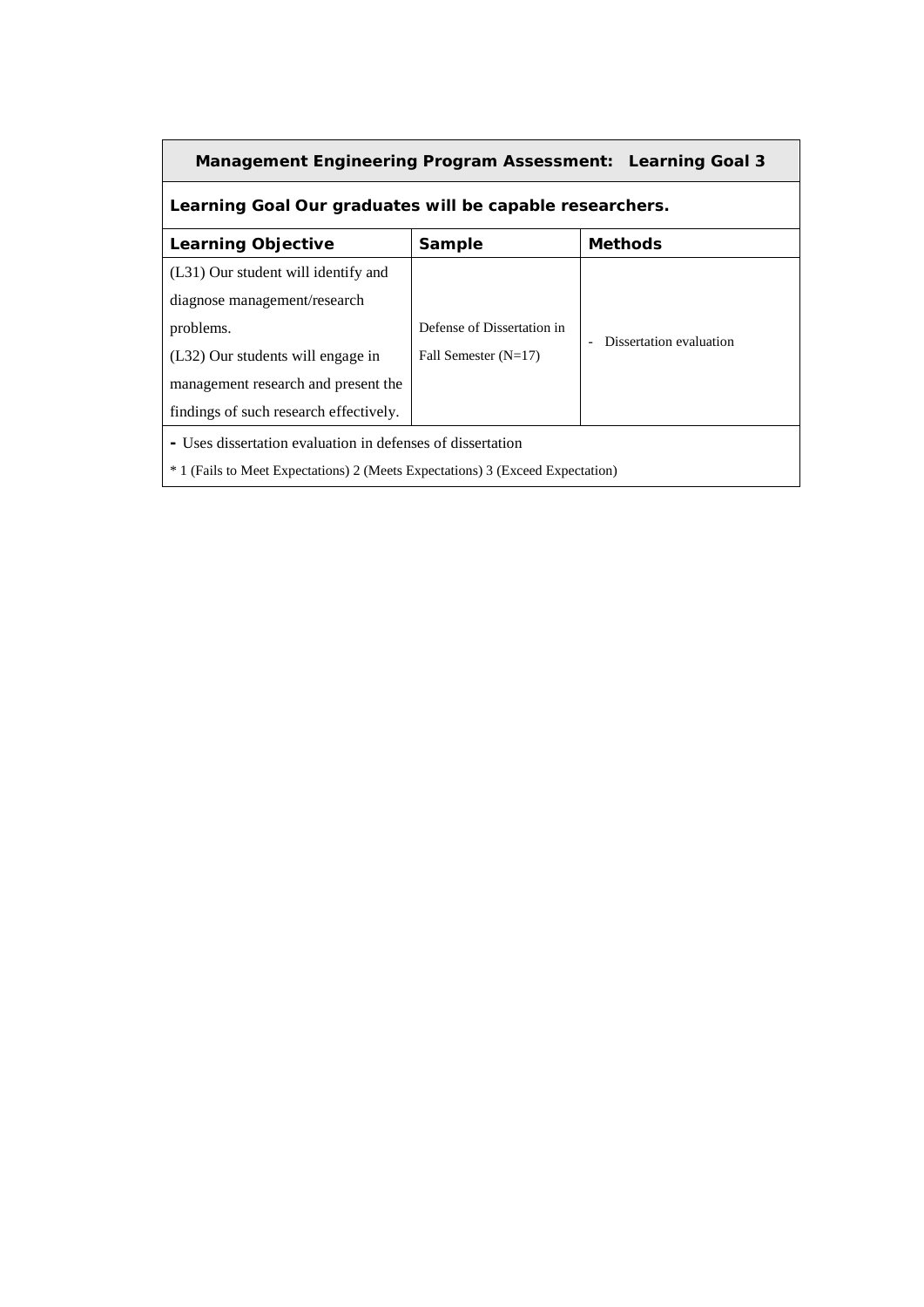# *Data Analysis and Results*

| Assessment Learning Goal 1: Qualification Exam                            |                                                     |                  |                  |                  |                  |                  |                         |                  |                  |  |  |
|---------------------------------------------------------------------------|-----------------------------------------------------|------------------|------------------|------------------|------------------|------------------|-------------------------|------------------|------------------|--|--|
| Professor in charge evaluates the 1 <sup>st</sup> year doctorial students |                                                     |                  |                  |                  |                  |                  |                         |                  |                  |  |  |
| Student                                                                   | L11<br>L12                                          |                  |                  |                  |                  |                  |                         |                  |                  |  |  |
| Number                                                                    | $\,1$<br>$\mathfrak{2}$<br>3<br>$\overline{4}$<br>5 |                  |                  |                  |                  |                  | $\overline{c}$          | 3                | $\overline{4}$   |  |  |
| $\mathbf{1}$                                                              | 2                                                   | 3                | 2                | 3                | $\overline{c}$   | 3                | 3                       | 2                | $\overline{c}$   |  |  |
| $\sqrt{2}$                                                                | 3                                                   | 3                | 2                | 3                | $\overline{c}$   | $\overline{c}$   | 3                       | $\overline{c}$   | 3                |  |  |
| 3                                                                         | 2                                                   | 3                | 3                | 3                | 3                | 3                | 2                       | 2                | 3                |  |  |
| $\overline{4}$                                                            | 3                                                   | 3                | 3                | 3                | 3                | $\overline{c}$   | 3                       | 3                | 3                |  |  |
| 5                                                                         | $\overline{c}$                                      | 3                | 3                | 3                | 3                | 3                | 3                       | 3                | 3                |  |  |
| 6                                                                         | 3                                                   | 3                | 2                | 3                | 3                | 3                | 3                       | 3                | 3                |  |  |
| 7                                                                         | $\overline{c}$                                      | 3                | 2                | 3                | 3                | $\overline{2}$   | 3                       | 3                | 3                |  |  |
| 8                                                                         | 3                                                   | $\mathfrak{2}$   | $\overline{c}$   | 3                | 3                | $\overline{c}$   | 3                       | $\overline{c}$   | $\overline{c}$   |  |  |
| 9                                                                         | 3                                                   | 3                | 3                | 3                | $\overline{c}$   | 3                | 3                       | $\overline{c}$   | 3                |  |  |
| 10                                                                        | $\mathbf{2}$                                        | $\mathfrak{Z}$   | 2                | 3                | 3                | 3                | 3                       | 3                | 3                |  |  |
| 11                                                                        | $\overline{c}$                                      | 3                | $\overline{c}$   | 3                | 3                | 3                | $\overline{c}$          | 3                | 3                |  |  |
| 12                                                                        | $\overline{c}$                                      | $\overline{c}$   | 3                | $\overline{c}$   | $\overline{c}$   | $\overline{c}$   | 3                       | 3                | 3                |  |  |
| 13                                                                        | $\overline{c}$                                      | 2                | 3                | 2                | $\overline{c}$   | $\overline{c}$   | 2                       | 3                | 3                |  |  |
| 14                                                                        | $\overline{c}$                                      | $\overline{c}$   | 3                | $\overline{2}$   | $\overline{c}$   | $\overline{c}$   | 3                       | 3                | $\overline{c}$   |  |  |
| 15                                                                        | $\overline{c}$                                      | $\overline{c}$   | 3                | 2                | 2                | $\overline{c}$   | 3                       | 3                | $\overline{c}$   |  |  |
| 16                                                                        | $\overline{c}$                                      | $\overline{c}$   | 3                | $\overline{c}$   | $\overline{c}$   | $\overline{c}$   | $\overline{c}$          | 3                | $\overline{c}$   |  |  |
| 17                                                                        | $\overline{c}$                                      | $\overline{c}$   | 2                | 2                | $\overline{c}$   | $\overline{c}$   | $\overline{c}$          | $\overline{c}$   | $\overline{c}$   |  |  |
| 18                                                                        | 3                                                   | 3                | 3                | 3                | 3                | 3                | 3                       | 3                | 3                |  |  |
| 19                                                                        | $\overline{c}$                                      | 3                | 3                | 3                | 2                | 3                | 3                       | 3                | 3                |  |  |
| 20                                                                        | $\overline{c}$                                      | $\overline{2}$   | $\overline{c}$   | $\overline{c}$   | $\sqrt{2}$       | $\sqrt{2}$       | $\overline{\mathbf{c}}$ | $\overline{c}$   | $\sqrt{2}$       |  |  |
| 21                                                                        | 2                                                   | $\boldsymbol{2}$ | 3                | 2                | $\sqrt{2}$       | $\boldsymbol{2}$ | 3                       | $\sqrt{2}$       | 3                |  |  |
| 22                                                                        | $\sqrt{2}$                                          | $\boldsymbol{2}$ | 3                | 3                | $\sqrt{2}$       | $\overline{c}$   | 3                       | $\boldsymbol{2}$ | 3                |  |  |
| 1 point total                                                             | $\boldsymbol{0}$                                    | $\boldsymbol{0}$ | $\boldsymbol{0}$ | $\boldsymbol{0}$ | $\boldsymbol{0}$ | $\boldsymbol{0}$ | $\boldsymbol{0}$        | $\boldsymbol{0}$ | $\boldsymbol{0}$ |  |  |
| 2 point total                                                             | 16                                                  | 10               | 9                | 8                | 13               | 13               | 6                       | 9                | $\overline{7}$   |  |  |
| 3 point total                                                             | 6                                                   | 12               | 13               | 14               | 9                | 9                | 16                      | 13               | 15               |  |  |
| Mean                                                                      | 2.27                                                | 2.55             | 2.59             | 2.64             | 2.41             | 2.41             | 2.73                    | 2.59             | 2.68             |  |  |

\* Criteria: 1 (Fails to Meet Expectations) 2 (Meets Expectations) 3 (Exceeds Expectations)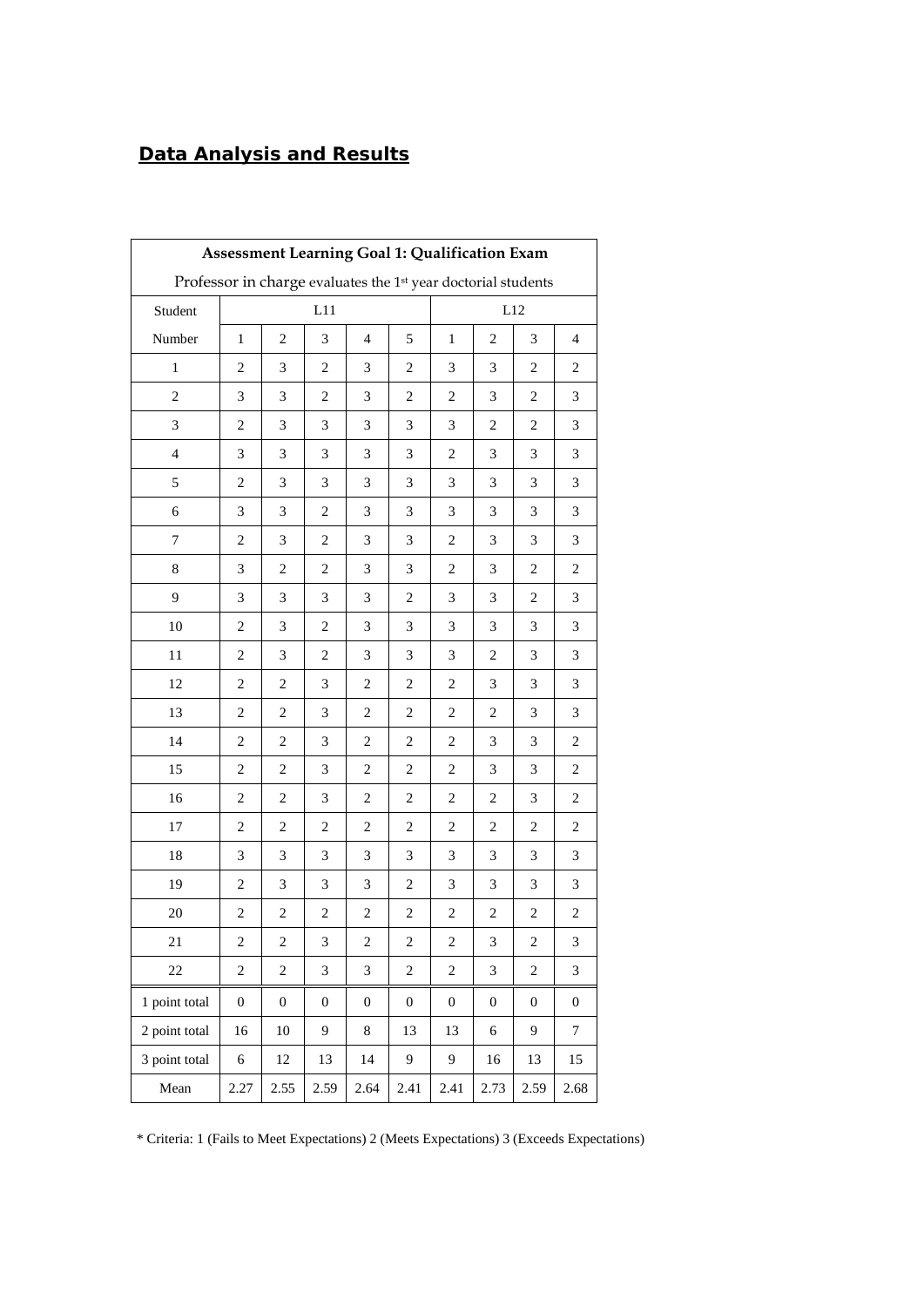| <b>Assessment Learning Goal 2: Defense of Dissertation</b><br>Committee member evaluates the master or doctorial students |                                                                 |                  |                |                             |                             |                             |                |                             |                |                             |                |                |                |
|---------------------------------------------------------------------------------------------------------------------------|-----------------------------------------------------------------|------------------|----------------|-----------------------------|-----------------------------|-----------------------------|----------------|-----------------------------|----------------|-----------------------------|----------------|----------------|----------------|
| Student                                                                                                                   | L21                                                             |                  |                |                             |                             |                             | L22            |                             |                |                             |                |                |                |
| Number                                                                                                                    | 5<br>$\overline{2}$<br>3<br>$\mathbf{1}$<br>$\overline{4}$<br>6 |                  |                |                             |                             |                             |                | $\overline{2}$              | 3              | $\overline{4}$              | 5              | 6              | $\tau$         |
| $\mathbf{1}$                                                                                                              | 3                                                               | 3                | 3              | $\mathbf{2}$                | 3                           | 3                           | 3              | 3                           | 3              | 3                           | 3              | $\overline{2}$ | 3              |
| $\overline{c}$                                                                                                            | 3                                                               | $\overline{2}$   | $\overline{2}$ | 3                           | $\overline{c}$              | $\mathbf{2}$                | $\overline{2}$ | $\overline{c}$              | $\overline{c}$ | $\overline{2}$              | $\overline{2}$ | $\overline{c}$ | 3              |
| $\mathfrak{Z}$                                                                                                            | 3                                                               | $\mathfrak{Z}$   | 3              | $\ensuremath{\mathfrak{Z}}$ | 3                           | $\mathbf{2}$                | 3              | 3                           | 3              | $\overline{2}$              | 3              | 3              | 3              |
| $\overline{4}$                                                                                                            | $\overline{c}$                                                  | $\mathfrak{Z}$   | 3              | $\mathbf{2}$                | $\overline{c}$              | $\mathbf{2}$                | 3              | $\mathbf{2}$                | $\overline{c}$ | $\overline{2}$              | 3              | $\mathbf{2}$   | $\overline{2}$ |
| 5                                                                                                                         | 3                                                               | $\sqrt{2}$       | $\overline{2}$ | $\ensuremath{\mathfrak{Z}}$ | 3                           | $\ensuremath{\mathfrak{Z}}$ | 3              | 3                           | 3              | 3                           | 3              | $\mathbf{2}$   | $\overline{2}$ |
| 6                                                                                                                         | 3                                                               | 3                | 3              | 3                           | 3                           | 3                           | 3              | 3                           | $\overline{2}$ | $\overline{2}$              | 3              | $\overline{c}$ | 2              |
| $\tau$                                                                                                                    | 3                                                               | $\overline{2}$   | 3              | 3                           | 3                           | 3                           | 3              | $\overline{c}$              | $\overline{c}$ | $\overline{2}$              | 3              | 3              | 3              |
| 8                                                                                                                         | 3                                                               | $\overline{2}$   | $\overline{2}$ | $\mathbf{2}$                | 3                           | 3                           | 3              | $\mathbf{2}$                | 3              | $\mathfrak{Z}$              | 3              | 3              | 3              |
| 9                                                                                                                         | 3                                                               | $\overline{2}$   | $\overline{2}$ | $\ensuremath{\mathfrak{Z}}$ | $\overline{c}$              | $\mathbf{2}$                | 3              | $\ensuremath{\mathfrak{Z}}$ | $\mathbf{2}$   | $\mathbf{2}$                | $\mathbf{2}$   | 3              | $\overline{2}$ |
| 10                                                                                                                        | 3                                                               | $\overline{2}$   | $\mathbf{2}$   | 3                           | 3                           | $\mathbf{2}$                | 3              | 3                           | 3              | $\mathbf{2}$                | 3              | 3              | 2              |
| 11                                                                                                                        | $\mathbf{2}$                                                    | $\sqrt{2}$       | $\mathbf{2}$   | $\ensuremath{\mathfrak{Z}}$ | $\mathbf{2}$                | $\sqrt{2}$                  | $\mathbf{2}$   | $\ensuremath{\mathfrak{Z}}$ | 3              | $\boldsymbol{\mathfrak{Z}}$ | 3              | 3              | 3              |
| 12                                                                                                                        | 3                                                               | 3                | $\mathbf{2}$   | 3                           | 3                           | 3                           | 3              | 3                           | $\overline{2}$ | 2                           | 3              | 3              | 3              |
| 13                                                                                                                        | 3                                                               | $\mathfrak{Z}$   | 3              | $\mathfrak{Z}$              | 3                           | $\mathbf{2}$                | 3              | $\overline{c}$              | 3              | $\mathfrak{Z}$              | 3              | 3              | 3              |
| 14                                                                                                                        | $\mathbf{2}$                                                    | $\sqrt{2}$       | $\mathbf{2}$   | $\sqrt{3}$                  | $\mathbf{2}$                | $\overline{c}$              | 3              | 3                           | $\mathbf{2}$   | $\mathbf{2}$                | $\mathbf{2}$   | $\mathbf{2}$   | $\sqrt{2}$     |
| 15                                                                                                                        | 2                                                               | $\overline{c}$   | 2              | $\mathbf{1}$                | $\mathbf{1}$                | $\overline{c}$              | $\mathbf{1}$   | $\overline{c}$              | $\mathbf{1}$   | $\mathbf{1}$                | $\mathbf{1}$   | $\mathbf{1}$   | $\overline{c}$ |
| 16                                                                                                                        | $\mathfrak{Z}$                                                  | $\overline{c}$   | 2              | 3                           | $\ensuremath{\mathfrak{Z}}$ | 3                           | 3              | 3                           | 2              | 3                           | 3              | 3              | 3              |
| 17                                                                                                                        | $\overline{2}$                                                  | 3                | $\overline{c}$ | 3                           | $\overline{2}$              | 3                           | $\overline{2}$ | 3                           | $\overline{2}$ | $\overline{2}$              | 3              | $\overline{2}$ | $\overline{2}$ |
| 1 point total                                                                                                             | $\theta$                                                        | $\boldsymbol{0}$ | $\mathbf{0}$   | $\mathbf{1}$                | 1                           | $\mathbf{0}$                | $\mathbf{1}$   | $\mathbf{0}$                | $\mathbf{1}$   | $\mathbf{1}$                | $\mathbf{1}$   | $\mathbf{1}$   | $\theta$       |
| 2 point total                                                                                                             | 5                                                               | 10               | 11             | 3                           | 6                           | 9                           | 3              | 6                           | 9              | 10                          | 3              | 7              | 8              |
| 3 point total                                                                                                             | 12                                                              | $\overline{7}$   | $\sqrt{6}$     | 13                          | 10                          | $\,8\,$                     | 13             | $11\,$                      | 7              | 6                           | 13             | 9              | 9              |
| Mean                                                                                                                      | 2.71                                                            | 2.41             | 2.35           | 2.71                        | 2.53                        | 2.47                        | 2.71           | 2.65                        | 2.35           | 2.29                        | 2.71           | 2.47           | 2.53           |

 $\overline{1}$ 

\* Criteria: 1 (Fails to Meet Expectations) 2 (Meets Expectations) 3 (Exceeds Expectations)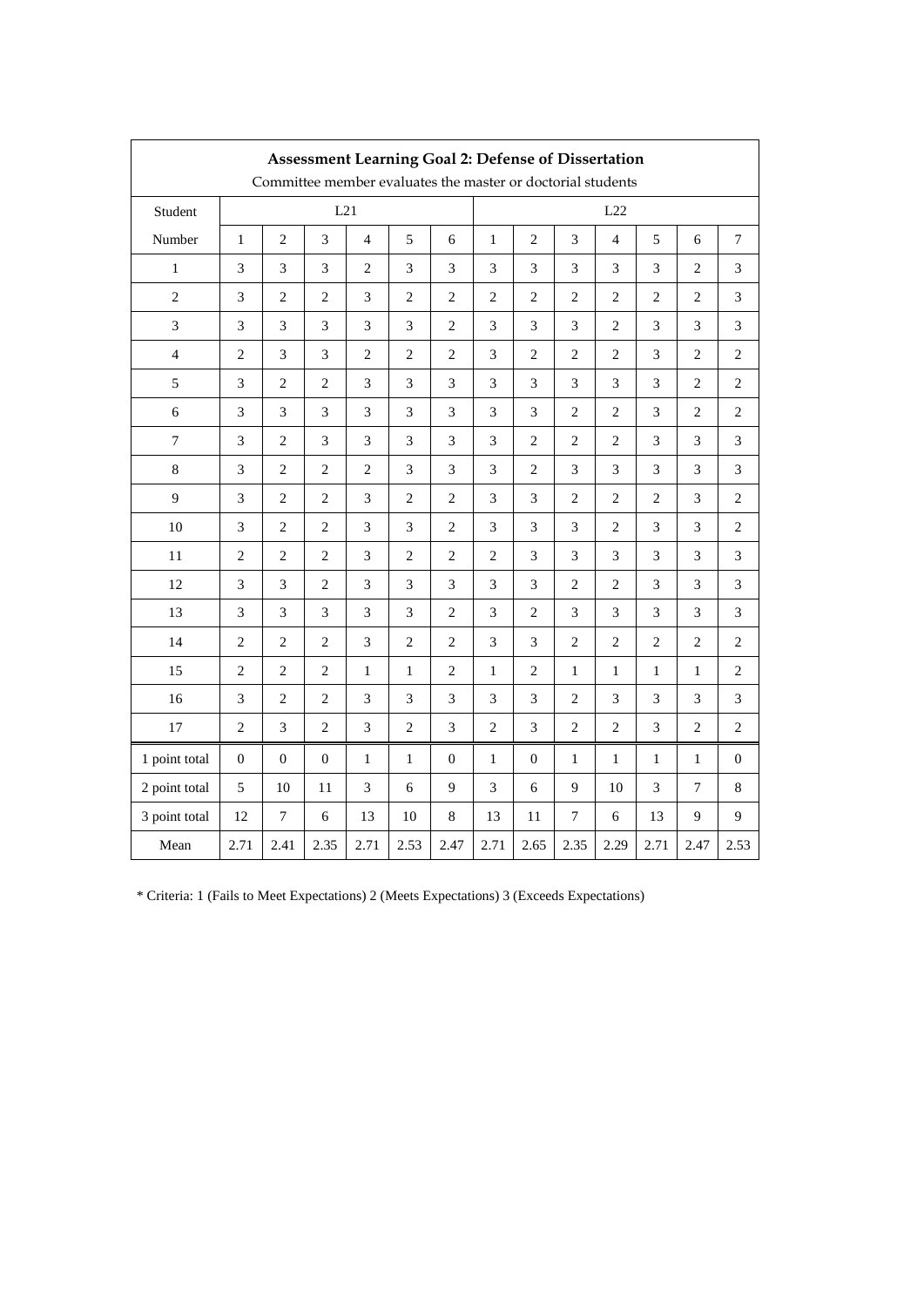| <b>Assessment Learning Goal 3: Defense of Dissertation</b>  |                                                                              |                             |                             |                             |                             |                             |                |                             |                |                |                |                             |                             |
|-------------------------------------------------------------|------------------------------------------------------------------------------|-----------------------------|-----------------------------|-----------------------------|-----------------------------|-----------------------------|----------------|-----------------------------|----------------|----------------|----------------|-----------------------------|-----------------------------|
| Committee member evaluates the master or doctorial students |                                                                              |                             |                             |                             |                             |                             |                |                             |                |                |                |                             |                             |
| Student                                                     | L31                                                                          |                             |                             |                             |                             |                             | L32            |                             |                |                |                |                             |                             |
| Number                                                      | 5<br>$\overline{2}$<br>$\mathfrak{Z}$<br>$\mathbf{1}$<br>$\overline{4}$<br>6 |                             |                             |                             |                             |                             |                | $\overline{c}$              | 3              | $\overline{4}$ | 5              | 6                           | $\tau$                      |
| $\mathbf{1}$                                                | 3                                                                            | 3                           | $\overline{c}$              | $\mathbf{2}$                | 3                           | $\overline{2}$              | 3              | 3                           | 3              | 3              | $\overline{2}$ | 3                           | 3                           |
| $\overline{c}$                                              | $\overline{c}$                                                               | $\overline{c}$              | 3                           | $\overline{c}$              | $\overline{c}$              | $\overline{2}$              | $\overline{c}$ | $\overline{2}$              | $\overline{c}$ | 3              | $\overline{2}$ | $\overline{c}$              | $\mathbf{2}$                |
| $\mathfrak{Z}$                                              | 3                                                                            | $\mathfrak{Z}$              | 3                           | $\mathfrak{Z}$              | 3                           | $\overline{2}$              | 3              | 3                           | 3              | $\overline{c}$ | 3              | 3                           | 3                           |
| $\overline{4}$                                              | $\overline{c}$                                                               | $\sqrt{2}$                  | $\overline{c}$              | $\sqrt{2}$                  | $\overline{c}$              | $\overline{2}$              | 3              | 3                           | 3              | $\overline{2}$ | $\mathbf{2}$   | $\overline{c}$              | $\overline{2}$              |
| 5                                                           | 3                                                                            | $\ensuremath{\mathfrak{Z}}$ | 3                           | $\sqrt{2}$                  | 3                           | $\ensuremath{\mathfrak{Z}}$ | 3              | $\ensuremath{\mathfrak{Z}}$ | 3              | 3              | 3              | 3                           | $\mathfrak{Z}$              |
| 6                                                           | 3                                                                            | $\mathbf{2}$                | 3                           | $\mathbf{2}$                | 3                           | $\overline{2}$              | 3              | $\overline{c}$              | 3              | $\mathbf{2}$   | 3              | $\mathbf{2}$                | 3                           |
| $\boldsymbol{7}$                                            | 3                                                                            | 3                           | 3                           | 3                           | 3                           | $\overline{2}$              | 3              | 3                           | 3              | 3              | 3              | 3                           | 3                           |
| $8\,$                                                       | 3                                                                            | $\mathbf{2}$                | 3                           | $\mathbf{2}$                | 3                           | $\overline{2}$              | 3              | 3                           | 3              | $\mathbf{2}$   | $\mathbf{2}$   | $\mathbf{2}$                | 3                           |
| 9                                                           | $\overline{c}$                                                               | $\overline{c}$              | 3                           | $\ensuremath{\mathfrak{Z}}$ | 3                           | $\mathfrak{Z}$              | 3              | $\mathfrak{Z}$              | 3              | 3              | $\mathbf{2}$   | $\overline{c}$              | $\overline{2}$              |
| 10                                                          | $\mathbf{2}$                                                                 | $\mathbf{2}$                | 3                           | $\ensuremath{\mathfrak{Z}}$ | 3                           | $\mathfrak{Z}$              | 3              | 3                           | 3              | 3              | 2              | $\mathbf{2}$                | $\mathbf{2}$                |
| 11                                                          | $\mathbf{2}$                                                                 | $\sqrt{2}$                  | $\ensuremath{\mathfrak{Z}}$ | $\sqrt{2}$                  | $\ensuremath{\mathfrak{Z}}$ | $\mathfrak{Z}$              | 3              | 3                           | 3              | $\mathfrak{Z}$ | $\overline{c}$ | $\sqrt{2}$                  | $\overline{c}$              |
| 12                                                          | 3                                                                            | $\overline{c}$              | 3                           | $\overline{c}$              | 3                           | 3                           | 3              | 3                           | 3              | 3              | $\overline{c}$ | $\overline{c}$              | 3                           |
| 13                                                          | 3                                                                            | $\mathfrak{Z}$              | 3                           | $\mathfrak{Z}$              | 3                           | $\mathfrak{Z}$              | 3              | $\mathfrak{Z}$              | 3              | 3              | 3              | 3                           | $\ensuremath{\mathfrak{Z}}$ |
| 14                                                          | $\mathbf{2}$                                                                 | $\sqrt{2}$                  | $\ensuremath{\mathfrak{Z}}$ | $\sqrt{2}$                  | $\mathbf{2}$                | $\sqrt{2}$                  | 3              | $\sqrt{2}$                  | $\mathbf{2}$   | $\,2$          | $\sqrt{2}$     | $\sqrt{2}$                  | $\sqrt{2}$                  |
| 15                                                          | $\mathbf{2}$                                                                 | $\mathbf{1}$                | $\overline{2}$              | $\overline{c}$              | $\mathbf{2}$                | $\overline{2}$              | $\mathbf{2}$   | $\mathbf{1}$                | $\mathfrak{2}$ | $\mathbf{1}$   | $\overline{c}$ | $\mathbf{2}$                | 2                           |
| 16                                                          | $\ensuremath{\mathfrak{Z}}$                                                  | 3                           | $\ensuremath{\mathfrak{Z}}$ | $\overline{c}$              | $\ensuremath{\mathfrak{Z}}$ | $\overline{2}$              | 3              | 3                           | 3              | $\mathfrak{2}$ | $\overline{c}$ | $\ensuremath{\mathfrak{Z}}$ | 3                           |
| 17                                                          | 3                                                                            | $\mathbf{2}$                | 3                           | $\mathbf{2}$                | 3                           | $\mathfrak{Z}$              | 3              | 3                           | 3              | $\overline{2}$ | $\overline{2}$ | 3                           | 3                           |
| 1 point total                                               | $\boldsymbol{0}$                                                             | $\mathbf{1}$                | $\overline{0}$              | $\boldsymbol{0}$            | $\overline{0}$              | $\boldsymbol{0}$            | $\overline{0}$ | $\mathbf{1}$                | $\mathbf{0}$   | $\mathbf{1}$   | $\overline{0}$ | $\overline{0}$              | $\mathbf{0}$                |
| 2 point total                                               | $\tau$                                                                       | 10                          | 3                           | 12                          | $\overline{4}$              | 10                          | $\overline{2}$ | 3                           | 3              | 7              | 12             | 10                          | 7                           |
| 3 point total                                               | 10                                                                           | 6                           | 14                          | 5                           | 13                          | $\overline{7}$              | 15             | 13                          | 14             | 9              | 5              | $\tau$                      | 10                          |
| Mean                                                        | 2.59                                                                         | 2.29                        | 2.82                        | 2.29                        | 2.76                        | 2.41                        | 2.88           | 2.71                        | 2.82           | 2.47           | 2.29           | 2.41                        | 2.59                        |

\* Criteria: 1 (Fails to Meet Expectations) 2 (Meets Expectations) 3 (Exceeds Expectations)